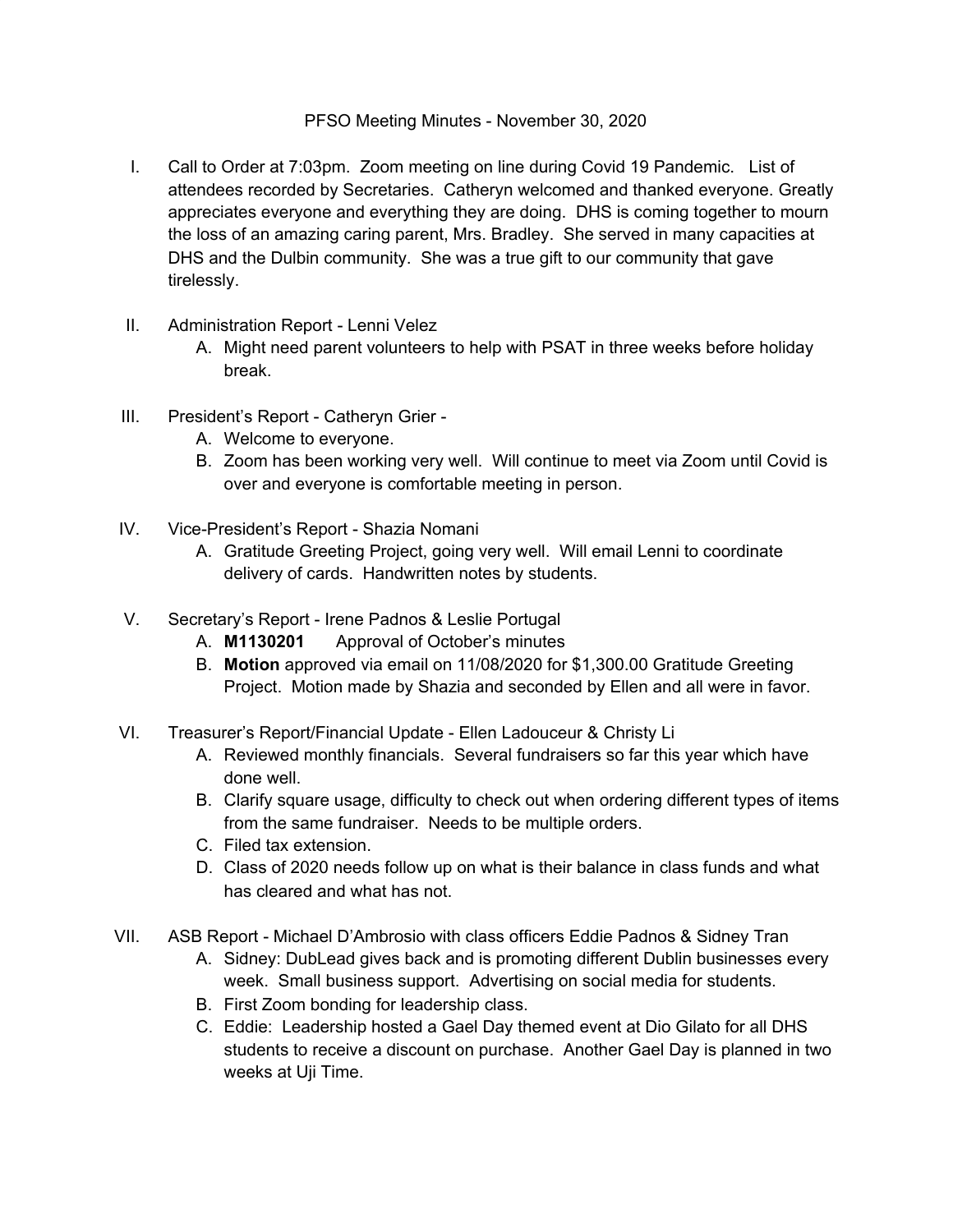- D. Started DubLead Encouragement Campaign to reach out and support students. We are hoping to help lift the spirits of students. Many students feel isolated and are struggling. We are hoping this campaign will help. Some examples of what we are doing are, posting encouraging uplifting quotes, pictures and messages on social media. We have started lunch time zooms in big groups and then break out to smaller groups. Officers are leading the lunch time groups and hoping to expand after the holidays.
- E. Mr. D'Ambrosio: DHS magazine coming out the second week of February. Will reach out to PFSO to have a couple pages.
- VIII. Funding Requests -

DHS yoga/dance teacher took a class over the summer to be certified and is requesting \$1,000 to cover training. Catheryn will follow up with Maureen for more information and bring a request on line if needed.

- IX. Class Reports None
	- A. Class of 2021 Senior yearbook ads need to be done by Dec 6. Planning a drive by boba event prior to holiday break.
	- B. Class of 2022 Tamale fundraiser is extended thru Dec 4. Class officers launched Princeton review fundraiser, free set of four webinars purchase of SAT or ACT prep class series. Class received 100% of funds. Parent Reps hosting a holiday boutique. All on line and will be delivered.
	- C. Class of 2023 Holiday Crafty Kit fundraiser extended thru Dec 6. Sees candy fundraiser under way almost at 100% of goal. Jewelry sale fundraiser from Touchstone Crystal starts Dec 7.
	- D. Class of 2024 Meeting with officers every month. Fundraiser with teacher advisors this month. Another fundraiser in January.
- X. Old Business
	- A. Executive board met. Not able to purchase a phone now.
	- B. Working on taxes with Treasurers.
	- C. Having daily Treasury zoom meetings. WOrking toward moving to QuickBooks and splitting work between Ellen and Christy.
- XI. New Business
	- A. Shalini Suravarjjala is the Coach and advisor for Gael Force Robotics Club overseeing approx 80 students. These students are in six competition teams and have been to two tournament competitions. Tournaments running low capacity and allowing sixteen teams only. Covid safe. DHS won awards at both competitions. We usually host, however not sure if we can because of covid. Robotic club working on a sanitization drone and will help sanitize DHS. Posted a Go Fund Me and received full funding for this project. Helping other schools at no charge.